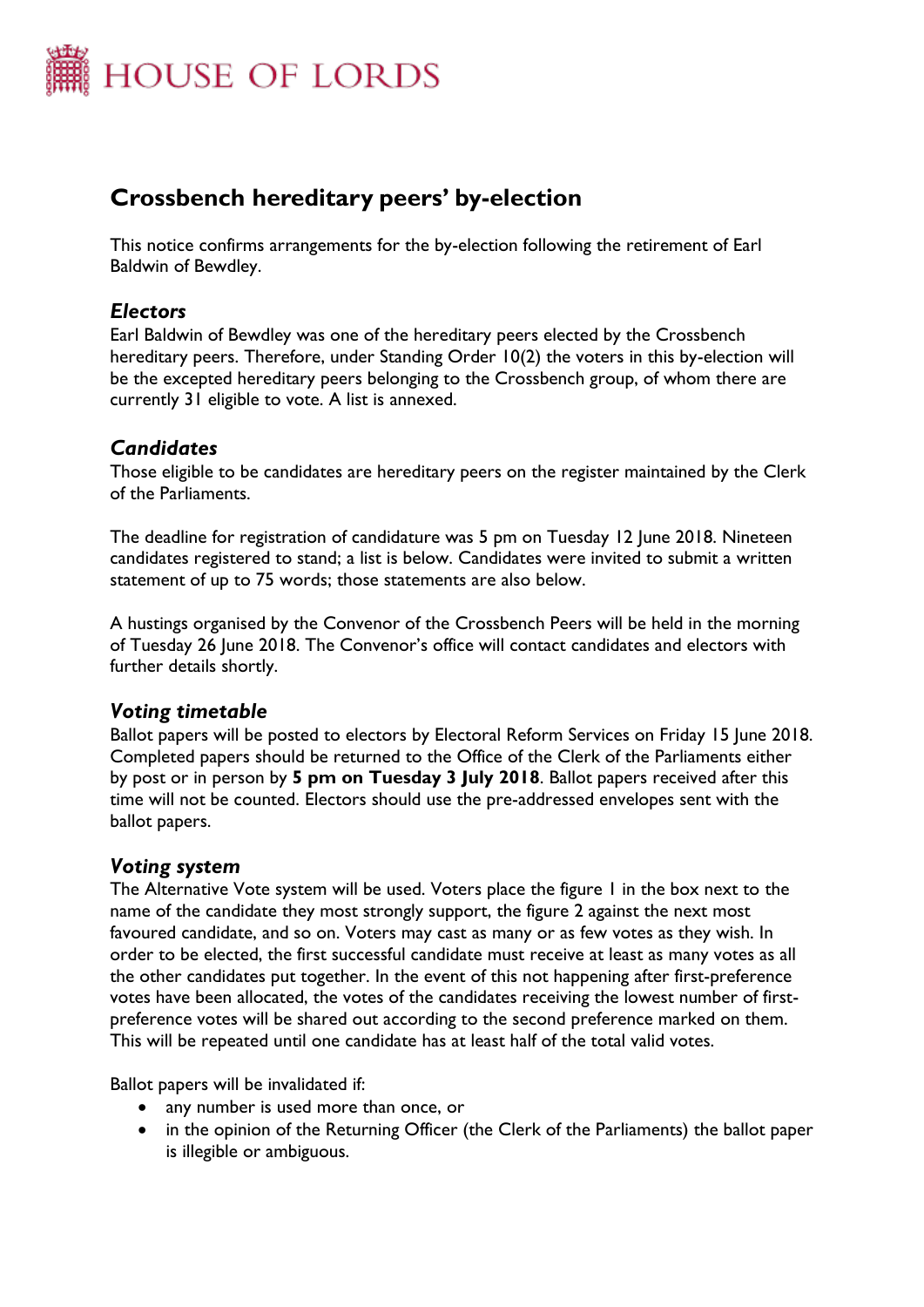## *Results*

The count will be conducted by Electoral Reform Services.

The result will be announced in the House of Lords chamber by the Clerk of the Parliaments at a convenient moment (likely to be after oral questions) on Wednesday 4 July 2018.

The full results, including the number of first-preference votes cast for each candidate and the position after each transfer of votes, will be available in the Printed Paper Office and the Library soon after the announcement by the Clerk of the Parliaments. The results will also be published online at [www.parliament.uk](http://www.parliament.uk/)

15 June 2018 ED OLLARD *Clerk of the Parliaments*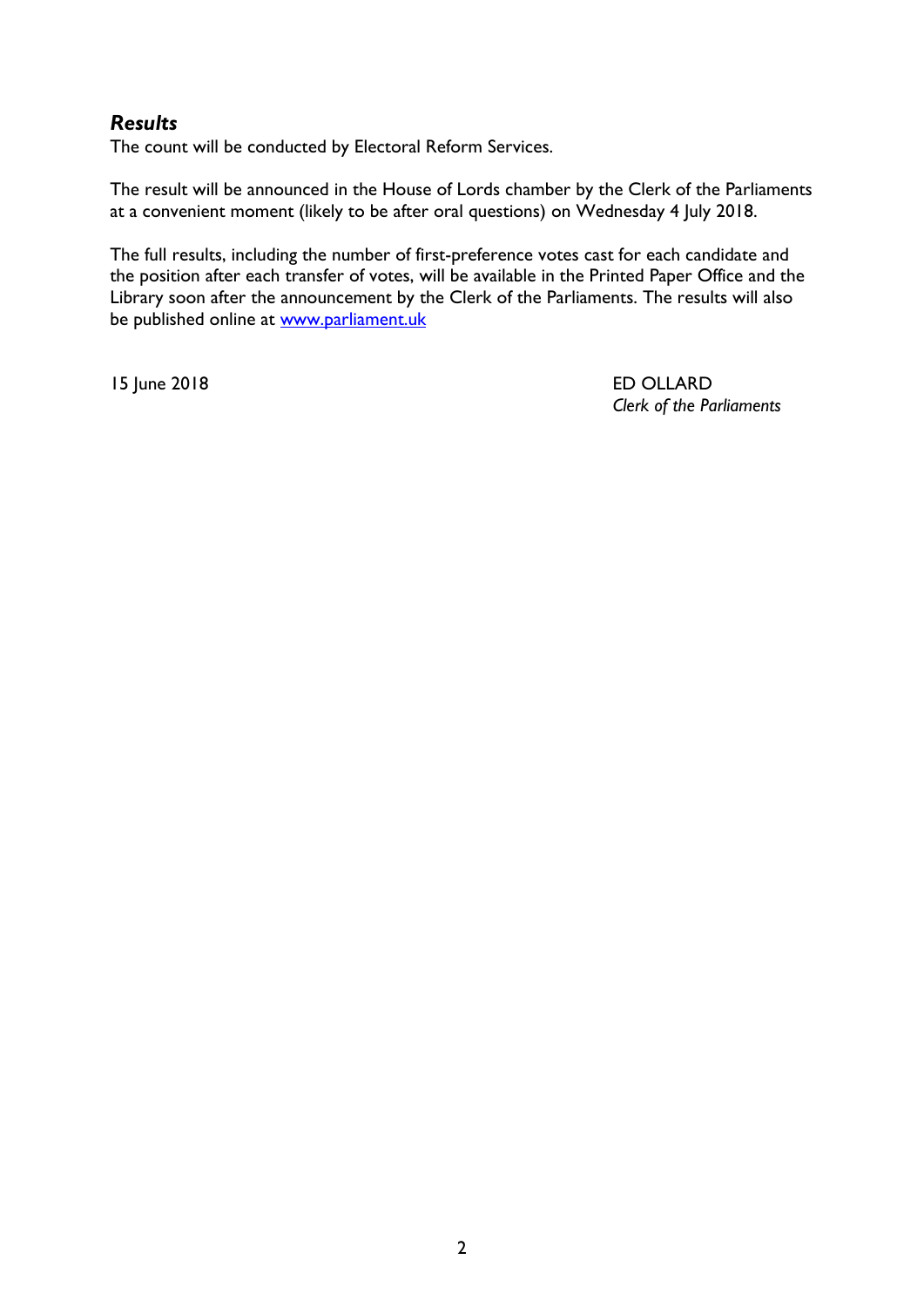#### **List of electors**

*Elected by a party or group and sitting as Crossbench peers:* Aberdare, L. Brookeborough, V. Clancarty, E. Cork and Orrery, E. Craigavon, V. Cromwell, L. Erroll, E. Freyberg, L. Greenway, L. Hylton, L. Kinnoull, E. Listowel, E. Lytton, E. Mountevans, L. Northbourne, L. Palmer, L. Peel, E. Rosslyn, E. Russell of Liverpool, L. St John of Bletso, L. Sandwich, E. Slim, V. Somerset, D. Stair, E. Thurlow, L. Trevethin and Oaksey, L. Vaux of Harrowden, L. Waverley, V.

*Elected by the whole House and sitting as Crossbench peers:* Colville of Culross, V. Falkland, V. Mar, C.

#### **List of candidates**

Albemarle, E. Aldington, L. Bridges, L. Carnarvon, E. Devon, E. Effingham, E. Eldon, E. Glenconner, L. Hamilton and Brandon, D. Hankey, L. Hood, V. Meston, L. Monson, L. Mostyn, L. Mountgarret, V. (*L. Mountgarret*) Powerscourt, V. (*L. Powerscourt*) Ravensdale, L. Snowdon, E. Wigram, L.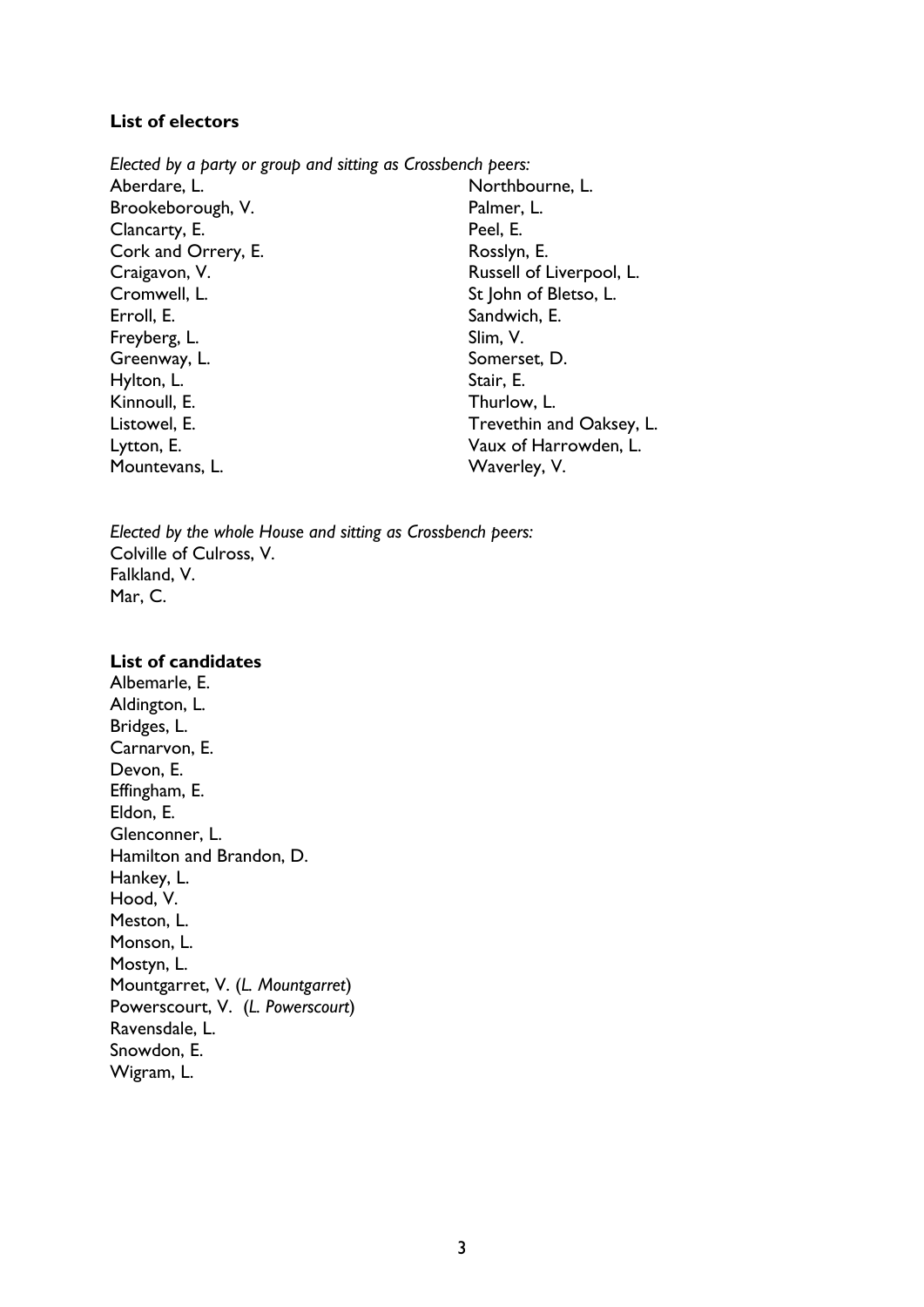#### **Candidature statements**

#### **Albemarle, E.**

It would be interesting to analyse the make up of the Cross Bench Peers. To see the balance between the "right-brained" individuals who are meant to be more subjective, creative who rely on intuition and the percentage of "left-brained", who are objective, analytical, and rely on reasoning. I personally can only offer the Cross Benches my right-side of the brain, with 30 years of experience in the commercial creative arts.

#### **Aldington, L.**

I followed family into banking, and have lived in UK, US, Hong Kong and Germany. Now chair both a Fintech Venture to ease the life of SMEs, and the Finance Committee at Ditchley, attending their international policy conferences, and continue to help the RA. My interests lie in policies in support of our future: young people, the regions and innovation, and in post-Brexit relations with our neighbours.

I split my time between East Kent and London.

#### **Bridges, L.**

Retiring shortly from Farrer & Co Solicitors. Practice includes global regulation of financial services.

Solicitor to the Duchy of Lancaster 1998 – 2012; Personal Solicitor to The Queen since 2002. Both roles include scrutiny of proposed legislation.

Trustee of UCLH Charities 1992 – 2010; Chairman of Music in Country Churches 2006 – 2017; Deputy Chairman Leeds Castle Foundation.

Father and Grandfather sat as active Crossbenchers.

Interests: Singing (President of Noblemen and Gentlemen's Catch Club); Sailing; Books.

#### **Carnarvon, E.**

My contribution to debates and committees in the H of L would be based on my wide experience of small business, farming, tourism and countryside/heritage matters in running and developing Highclere Estate. Also I have been an investor in and worked in small software and technology companies. We have an international outlook to the world at Highclere via our online presence and I also have an interest in Thoroughbred breeding, conservation and ancient landscapes.

#### **Devon, E.**

A chancery barrister and California attorney, I head the UK IP-litigation practice of a leading US law firm (cross-border intellectual property, technology, and banking disputes) and am Ethics Committee member.

My wife and I manage an 800-year-old family SME in Devon, incorporating heritage tourism, sustainable land management, and community wellbeing.

I am 42, an able advocate and determinedly independent. I would be honoured to champion Devon in this House. I am London-based weekly.

#### **Effingham, E.**

I am a former National President for the Royal British Legion and am a retired naval Commander so am well versed on their core activities, welfare, disabilities, event planning, charity race days, pensions, Gulf War illnesses, lottery effect on charity giving, poppy appeal, job recruitment, care home support and wheelchair services. Although I am confined to a wheelchair I am not past my sell by date and have been active in the past in general debates.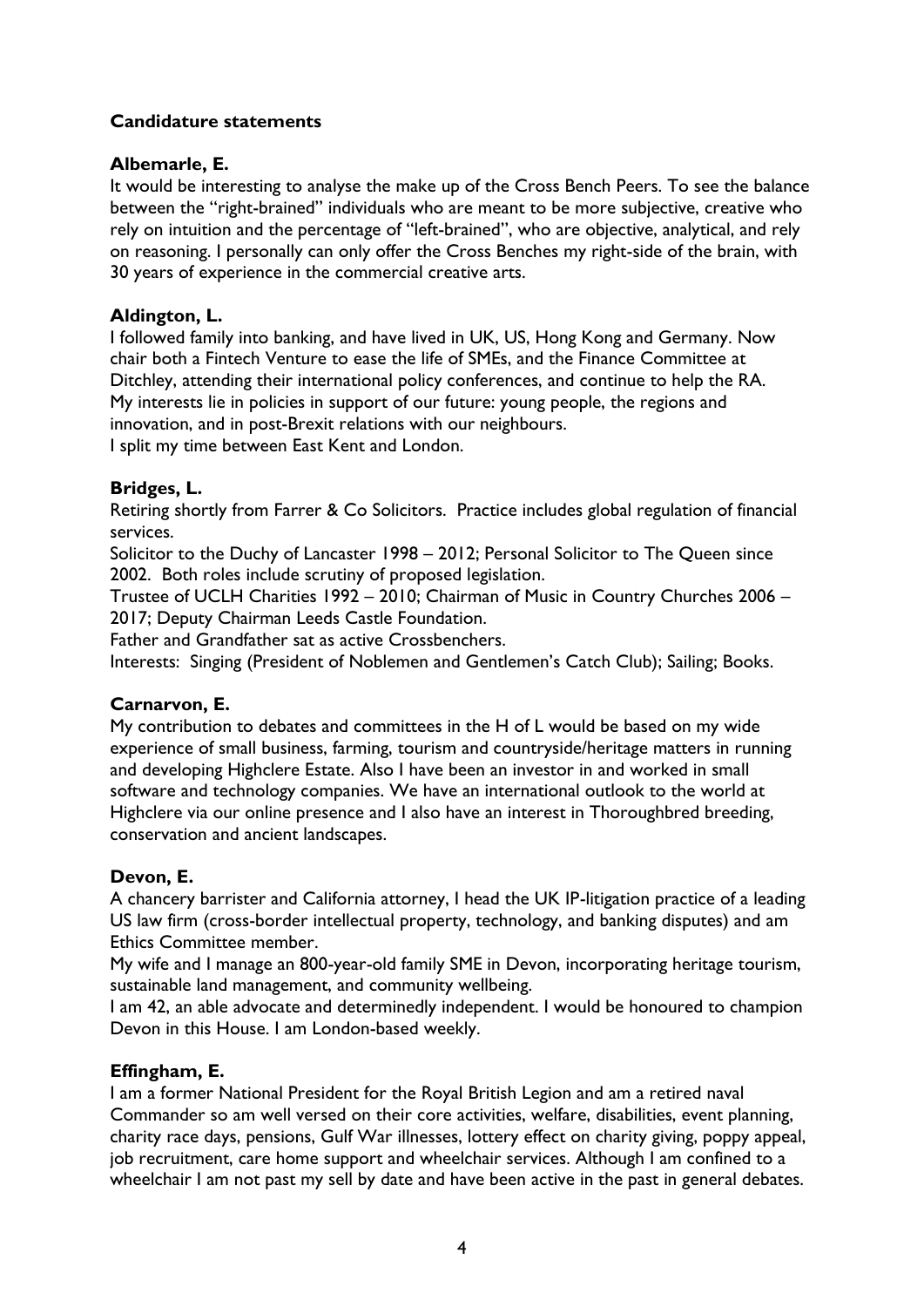## **Eldon, E.**

I believe the crossbenchers provide an important independent parliamentary voice in these uncertain times.

Experience: 25 years as a corporate psychologist and psychotherapist. I have senior management and advisory experience in the UK and internationally in many sectors, including: leadership and strategy consultancy; aid and international development; finance. Interests: economic reform; corporate governance; aid and international development; Scotland; mental health; disability; agriculture and ecology.

I can commit the time needed to be an active contributor.

#### **Glenconner, L.**

I am twenty-four years of age. I have an MA (Hons), History from the University of Aberdeen and a GDL, from the University of Law, London. I take a great interest in politics and legislation. I will shortly be embarking on a career in the financial services. Being of an independent mind and spirit I believe I can contribute to the important work of the House.

#### **Hamilton and Brandon, D.**

I feel a strong sense of public duty and have an independent frame of mind. I believe in the value of our bi-cameral system and constitution. It would be an honour to serve as a member of the House of Lords. I bring my day to day experience of community work, engineering, farming and business. If elected, would be committed to making a positive and effective contribution to the work of the House.

#### **Hankey, L.**

#### **Experience:-**

International architect planner and conservation specialist RIBA, FSA, FRAI Founder / Chairman of multi-professional firm (GHK), architects, planners, engineers, economists and sociologists; guided by principles of inclusion, good governance, ethical and professional standards.

Upgrading and change in open and closed political systems –

Culture, arts, values

Laws, and regulations for design and planning capabilities

Environmental Sciences

Education, management

Enhancing administrative systems

Marketing UK Ltd.

#### **Advocacy:-**

#### **Cross-cultural understanding, conciliation, partnership, common ethical and legal standards**

#### **Hood, V.**

It would be a great privilege and excitement to be elected to the Cross bench. I hope that a long legal experience, particularly of the issues surrounding relationship breakdown and its effects on families and children would allow me to make a contribution in the House where social reform has more of a hearing than in another place. The same might apply to my experience of farming and rural issues.

#### **Meston, L.**

Practising barrister from 1973 (QC from 1996) until 1999 (mainly family law). Since then a Circuit Judge (now London based).

Active Member of Lords 1984-1999, latterly a Crossbencher.

Particularly involved in Bills concerning children, domestic abuse, divorce.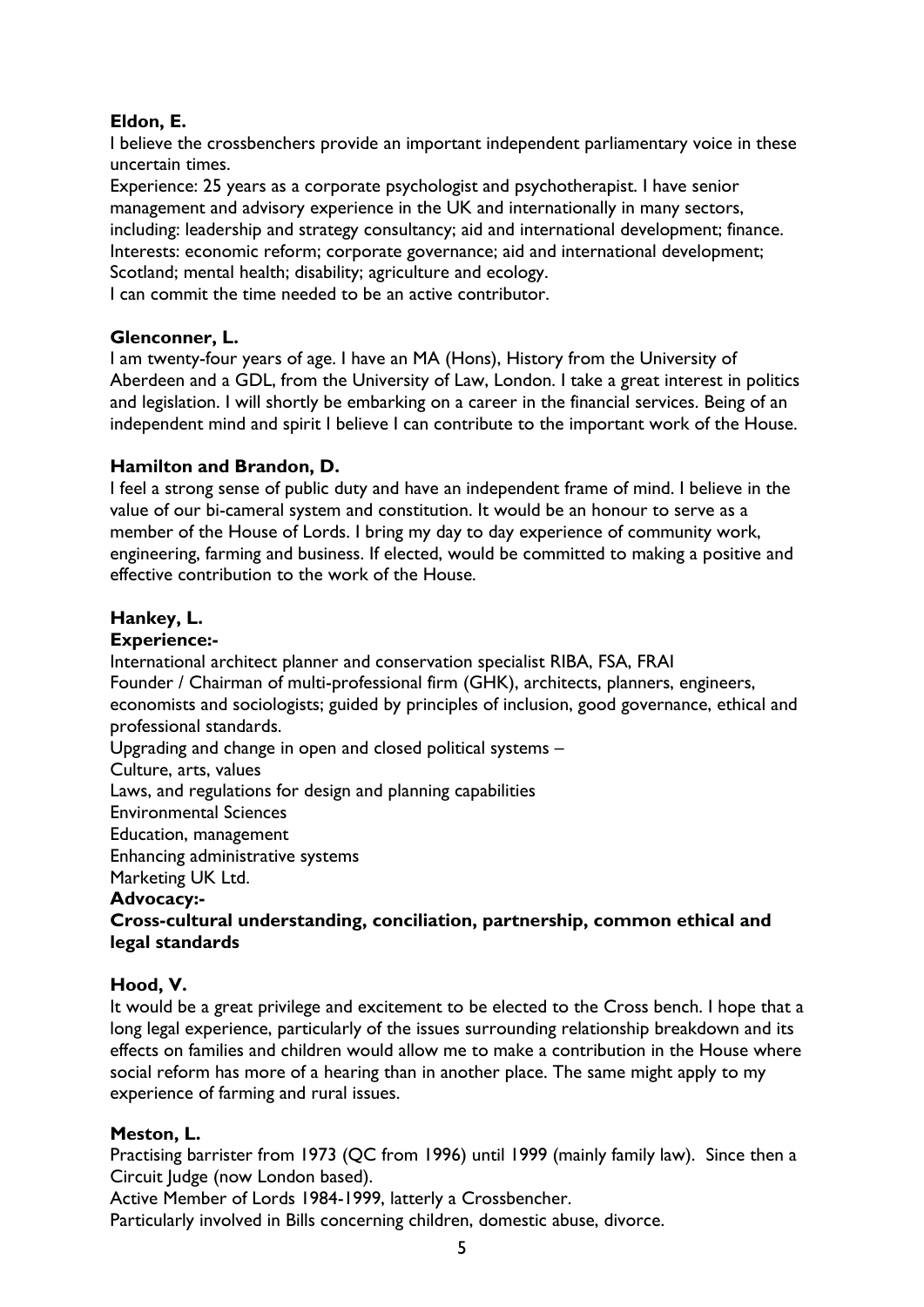Committees included EU Sub-committee A, Medical Ethics select committee, Statutory Instruments, Consolidation Bills, Personal Bills.

Believe strongly in effective scrutiny of legislation and the value of Crossbench independence and objectivity.

Would commit fully to involvement in the Lords.

#### **Monson, L.**

For 40 years I have written features for newspapers while also advising listed companies on public relations.

I am now campaigning for greater awareness of the damage frequently wreaked by pervasive high potency cannabis.

My message and views have been broadcast on many television and radio stations as well as covered in the print media.

I seek a cross party consensus for an updated law in respect of this pressing social problem.

#### **Mostyn, L.**

Being only 33 years old, I can bring some youth to the House. I can also speak for the underrepresented northwest of England and Wales as I am located in north Wales. I have years of experience in local business as I run an estate that covers much of Wales. I am also very involved with local charities, being patron of many organisations; and I have knowledge of key job sectors having previously worked in them.

#### **Mountgarret, V. (***L. Mountgarret***)**

My desire, amongst a list of extremely good candidates, remains as always strong and desirous of wishing to contribute to meaningful change in our political system today. Age and experience is a given, an element of "youth" and modern experience is as well a proven mix for the House.

## **Powerscourt, V. (***L. Powerscourt***)**

#### **Concerns:**

Prevention and early intervention of mental ill-health and family breakdown.

The importance of a healthy start to life (e.g. parenting & education) for UK economic and social stability.

#### **Experience:**

BACP registered counsellor/psychotherapist in public sector, charity (Samaritans and MIND) and own private practice. National and international charity work with Mercy Ships (NGO) and Care for the Family. Qualified secondary school teacher and graphic designer.

#### **Availability:**

Flexible working hours allowing attendance. Politically independent.

#### **Ravensdale, L.**

A chartered engineer, I have 11 years of engineering consultancy experience as a technical lead and project director working on major UK defence and energy programmes; with particular expertise in nuclear energy. I could bring a wealth of technical expertise, and knowledge of the vital UK engineering industry to the House.

Other interests in monetary policy, banking and energy policy.

If successful I would contribute fully whilst maintaining my engineering career part-time.

## **Snowdon, E.**

[No candidature statement submitted.]